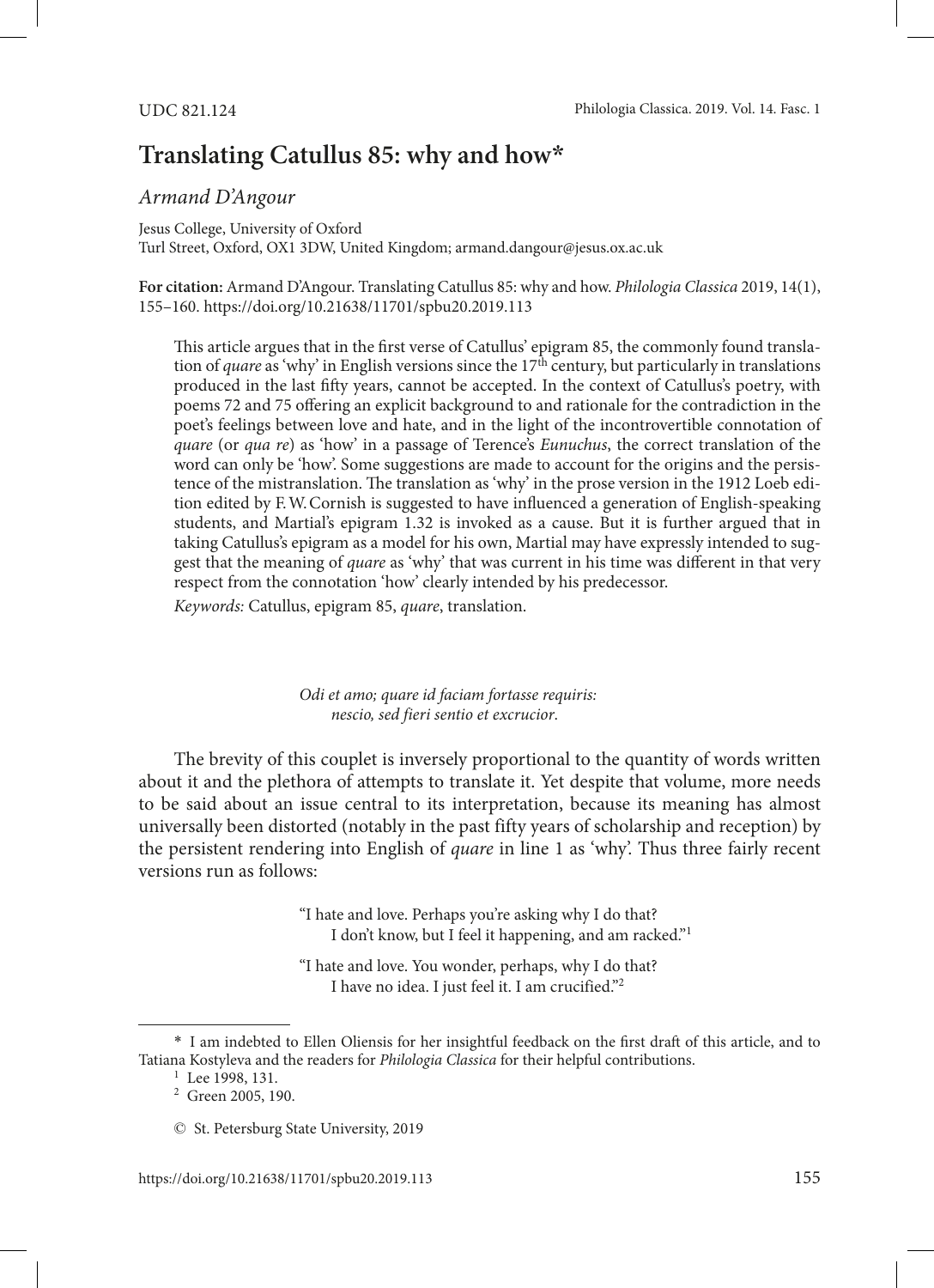"I hate and love. Perhaps you wonder why. I don't know, but I feel it, and I am crucified."3

That this understanding (or misunderstanding) of the meaning of *quare* is not just a recent phenomenon is illustrated by the translation of the  $17<sup>th</sup>$ -century poet Richard Lovelace (1617–1657):

> I hate and love; would'st thou the reason know? I know not, but I burn, and feel it so.

Translators of the 18<sup>th</sup> and 19<sup>th</sup> centuries, including Walter Savage Landor, Charles Lamb, Richard Francis Burton, and the Scots poet Theodore Martin, concurred with Lovelace in penning versions with 'why' or 'wherefore', to be followed in the 20<sup>th</sup> century by, among others, the Eton schoolmaster Francis Warre Cornish (editor of the popular Loeb edition of Catullus that appeared in 1912), Ezra Pound, and C.H. Sisson.<sup>4</sup> Yet Lovelace's direct contemporary Abraham Cowley (1618–1667) offers this version using 'how':

> I hate, and yet I love thee too, How can that be? I know not how; Only that so it is I know And feel with torment that 'tis so.

And in a brief note published in 1923 J.P.Postgate, the scholarly editor of Catullus (1889), approvingly quotes two very similar translations of the poem with 'how' published in 1909 and 1912, the earlier one by the classicist J.Wight Duff:

> I hate, yet love. You ask how this may be. Who knows? I feel its truth and agony.<sup>5</sup>

Postgate was a contributor to the Loeb edition edited by Cornish, which became a prime source for the study of Catullus in English-speaking schools. It is, however, Cornish's prose translation that stands in that edition, and was to remain when the Loeb was subsequently revised by G.P.Goold in 1976:

> I hate and love. Why I do so, perhaps you ask? I know not, but I feel it, and I am in torment.

I propose here first to show that *quare* in this poem cannot mean 'why' or 'the reason', and then briefly to suggest one reason why such a mistranslation might have arisen and subsequently persisted within the scholarly community. 'The poem represents the ultimate stage in a process of condensation of thought and expression', comments Thom-

<sup>&</sup>lt;sup>3</sup> Uzzi and Thomson 2015, 148. The most recent translation that I know, that of Daisy Dunn (2016), also translates 'why'.

<sup>4</sup> A selection of English translations of C. 85 may conveniently be accessed online at https://briefpoems.wordpress.com/tag/catullus/.

<sup>5</sup> Postgate 1923.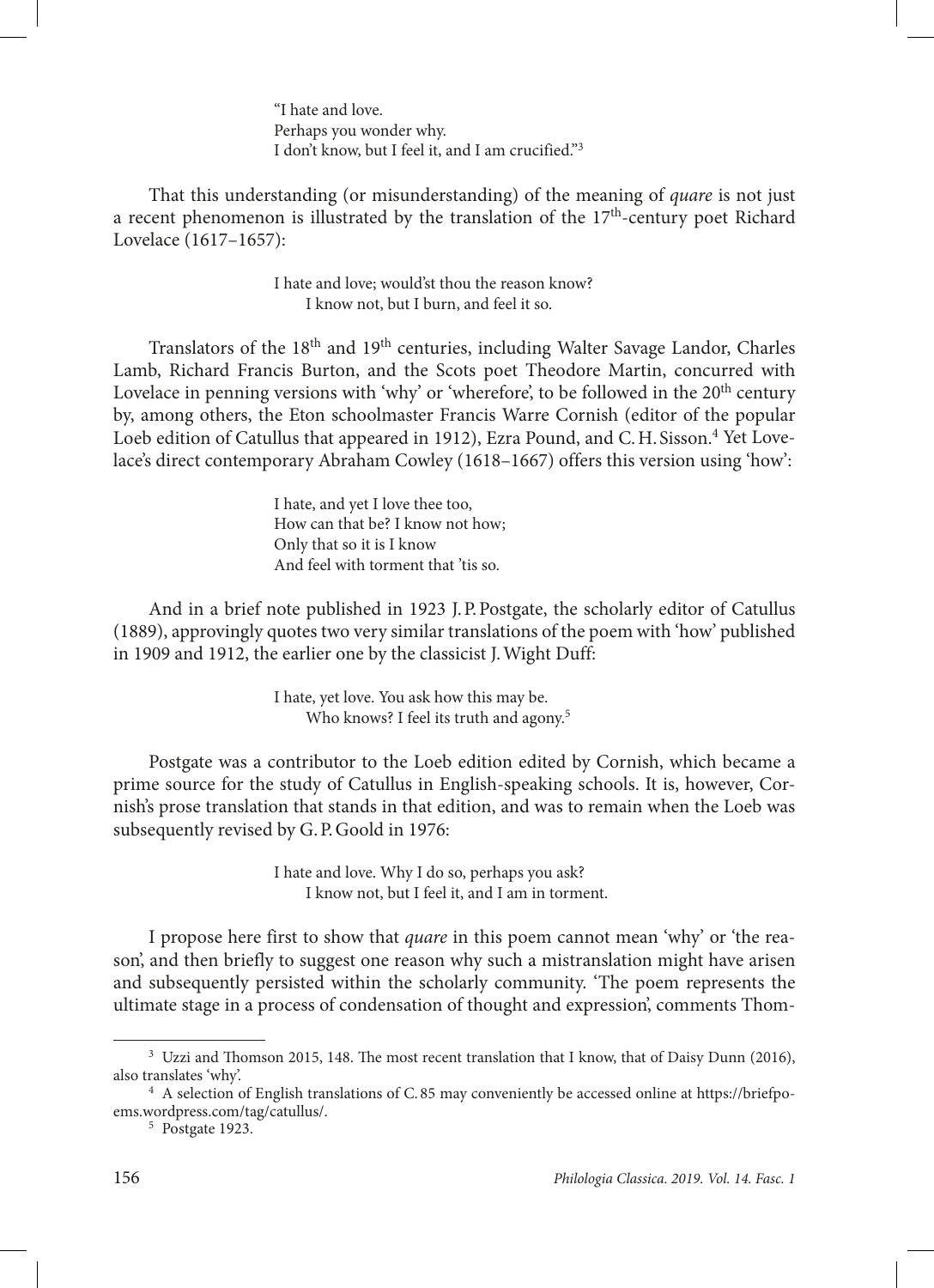son, 'earlier stages in which are represented by poems 72 and 75.'6 In C. 72 (eight lines), Catullus addresses Lesbia as one who once reciprocated his whole-hearted love, but has now injured him by her infidelities. The result is that his love burns for her more fiercely (*impensius uror*, 5, *cogit amare magis*, 8), but he feels less benignly loving towards her (*sed bene velle minus*, 8). In C. 75 (four lines), he repeats that although he no longer feels goodwill towards her (*bene velle*, 3), he cannot cease being in love with her (*desistere amare*, 4). The opposition expressed in C. 85 is therefore readily understandable in terms of this repeatedly explained conflict of feelings. The contrasting emotions the poet feels for his once wholly beloved Lesbia have arisen due to her injurious and culpable conduct towards him (*iniuria,* 72. 7, *culpa*, 75.1). The substance of that *culpa* is expanded in C. 11.22 with the exaggeratedly vivid image of Lesbia 'embracing three hundred lovers at the same time, loving none truly but busting their groins over and over again'. C. 85 sums up in its two lines the conflict of hate and love that rages in Catullus's heart, ending with the powerful (and barely metaphorical) verb *excrucior*, 'I am being torn in two on the rack'.7 The poet presents himself as dying in torment as if hate is literally pulling him in one direction, love in another; he is being torn apart by these opposite forces. This is not something, he tells us, over which he has any choice: he is not *doing* it (*faciam*), it is being *done to* him (*fieri*). In both grammar and feeling, the shift from active to passive is a piercing acknowledgment of his helplessness.

The 1969 translation by James Michie avoids both 'why' and 'how', but neatly elucidates the meaning of the poem in these terms:

> I hate and love. If you ask me to explain The contradiction sep I can't, but I can feel it, and the pain Is crucifixion. 8

If the apparent contradiction *odi et amo* were to elicit a question from the reader, it might well be reckoned 'why are you doing that?' An appropriate enough answer to that question might be 'I'm not *doing* it: I feel it being done to me' (*fieri sentio*). In C. 85, however, that answer is importantly preceded by *nescio*: that is, the immediate and unqualified answer to the question Catullus imagines the reader to pose is 'I don't know'. Yet the fact is that, as we have seen, Catullus does know why; he more than once makes clear elsewhere precisely why he is undergoing this excruciating torment. The reason is elucidated in the two poems cited earlier, and the situation is no less evident in others. He hates Lesbia for the *iniuria* she inflicts on him, yet his love or desire for her persists and is even stronger as a result of her conduct; that is why he both hates and loves. The verbal and emotional logic is unimpeachable, and thoroughly characteristic of Catullus: if the poet were not still in love with Lesbia, he would not be hating her for her treatment of him. It will not do to say 'Logic (2: *nescio*) has failed; all that remains is feeling (2: *sentio*) painful to the point of torture (*excrucior*).'9 The problem is that both emotions somehow persist simultaneously,

<sup>6</sup> Thomson 1997, ad loc.

<sup>7</sup> The literal meaning of *crux* is more likely be 'rack' than 'cross'; *cruciari* in this period is used to connote 'torture' in general rather than crucifixion.

<sup>8</sup> Michie 1969.

<sup>&</sup>lt;sup>9</sup> Green 2005, 261.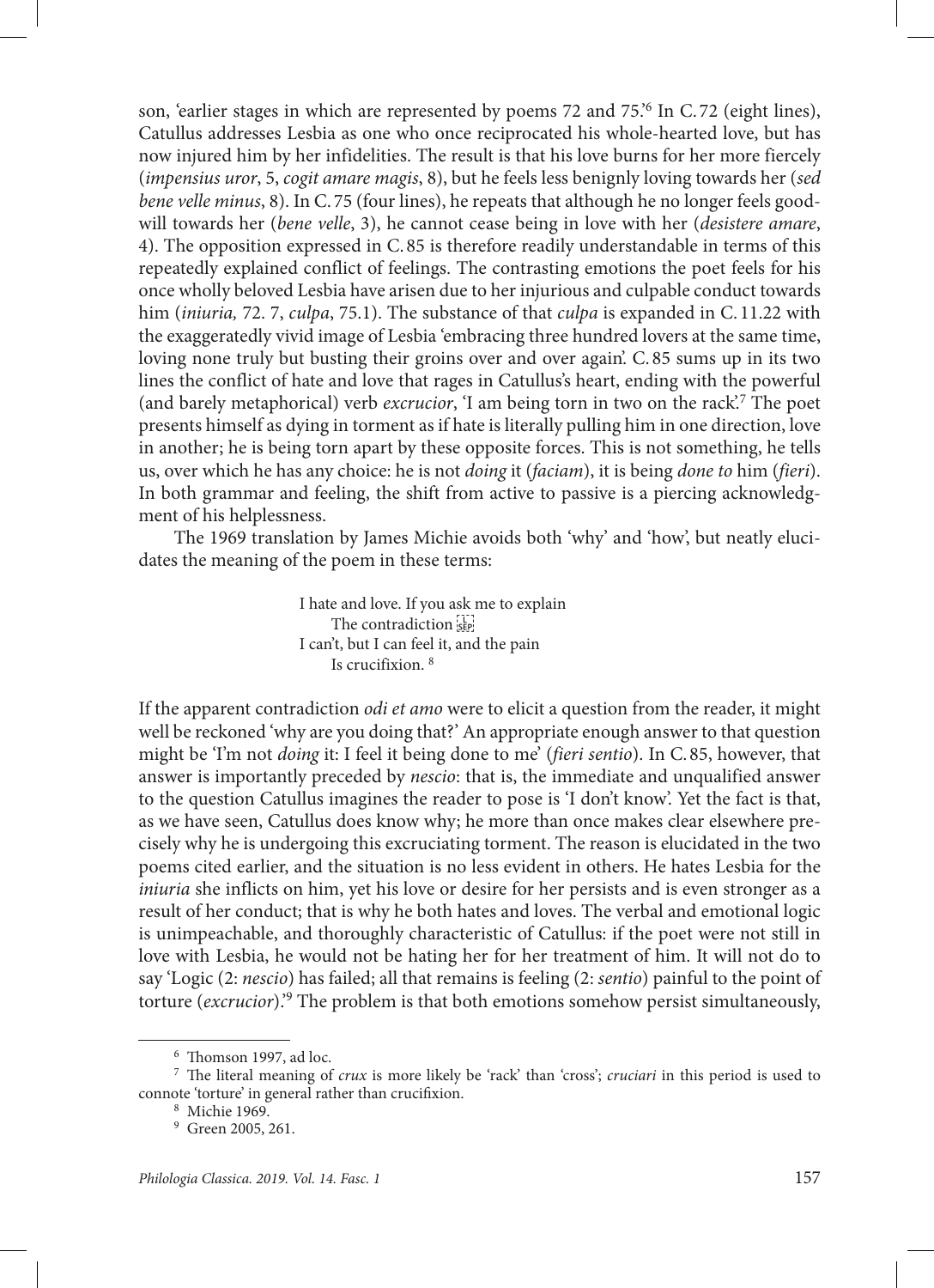and both poet and reader will be in no doubt about the cause of that painfully contradictory state of mind.

To the question 'why are you doing that?', then, the poet's answer could not have been *nescio*. Asked for the reason or cause of his action, the answer Catullus would surely give, as he gives elsewhere, is 'because of the way I'm treated by the woman I used to love unreservedly'. Let us, then, examine what else *quare* might mean. While all later citations of the term point to the connotation 'why', the earliest citation, standardly printed as two separate words, is found in an exchange between the slave Parmeno and the youth Chaerea in Terence's *Eunuchus* of 161 BC:

| PA. quid si nunc tute fortunatu' fias?  | CH. qua re, Parmeno? responde.    |
|-----------------------------------------|-----------------------------------|
| PA. capias tu illi $(u)$ s vestem.      | CH. vestem? quid tum postea? $10$ |
| "PA: What if you were to get lucky now? | CH: How, Parmeno? Tell me.        |
| PA: Take that man's clothes.            | CH: His clothes? And then what?"  |

The meaning we must attribute here to *qua re* is unequivocal: it is not 'why', but 'how', literally 'by what thing' (the instrumental ablative, emphasised by the spelling of *qua re* as two separate words, prompts a tangible answer — 'this dress'). And while this is an early and admittedly rare occurrence of the word with that connotation, it is easy to see how 'by what thing' or 'by what means' may come to mean 'in what way' or 'how', and it is certain that such a usage, one that preserves the instrumental nature of the locution, would have been known to Catullus.<sup>11</sup>

Taking Catullus' *quare* to mean 'how' rather than 'why' resolves a host of unclarities. First, the statement *odi et amo* has been posed as, and is instantly interpretable as, a kind of paradox: hate and love, directed towards the same object by the same mind, surely cannot coexist. The poet appears to represent himself acting *per impossibile*. The obvious question to ask is not *why* he should be so acting, but *how* it is possible for him to do so. Secondly, 'how are you doing that?' is a question to which the answer *nescio* makes perfect sense. These emotions might be thought logically, and practically, incompatible. If one loves, how can one also hate? Should not love drive out its opposite, or vice versa? If one hates, can one still be susceptible to love? Yet that is the position that Catullus finds himself in, and we know *why*. What we don't know, and what the poet admits to not knowing, is *how* such a contradictory state of mind is possible. All he can observe is what he feels (*sentio*), a bewildering conjunction of negative and positive feelings to which he must succumb and which are not of his choosing, but the effects of which he is all too painfully aware.

Many readers of the poem have understood and will understand this meaning of *quare* to be 'how', and a fair number of translations published in the century prior to 1960 favour that translation.12 Since then, however, the misguided and confusing translation 'why' has held sway, with remarkably few exceptions.<sup>13</sup> Why might this be? One possible reason is the reliance in English-speaking scholarship on the 1912 Loeb transla-

<sup>10</sup> Ter. *Eun.* 369–370.

<sup>11</sup> Similar usages of *quare* to mean 'by which means, whereby' are found in Nepos (*Cat*. 2.3) and Cicero (*Rosc. Am*. 33.94).

<sup>&</sup>lt;sup>12</sup> Translators using 'how', with publication dates, include: Robert Tyrrell (1895), Charles Stuttaford (1912), Hugh McNaghten (1925), and Roy Arthur Swanson (1959).

<sup>&</sup>lt;sup>13</sup> Daniel Selden 1992, 541, translates *quare* as 'how', without explanation or comment.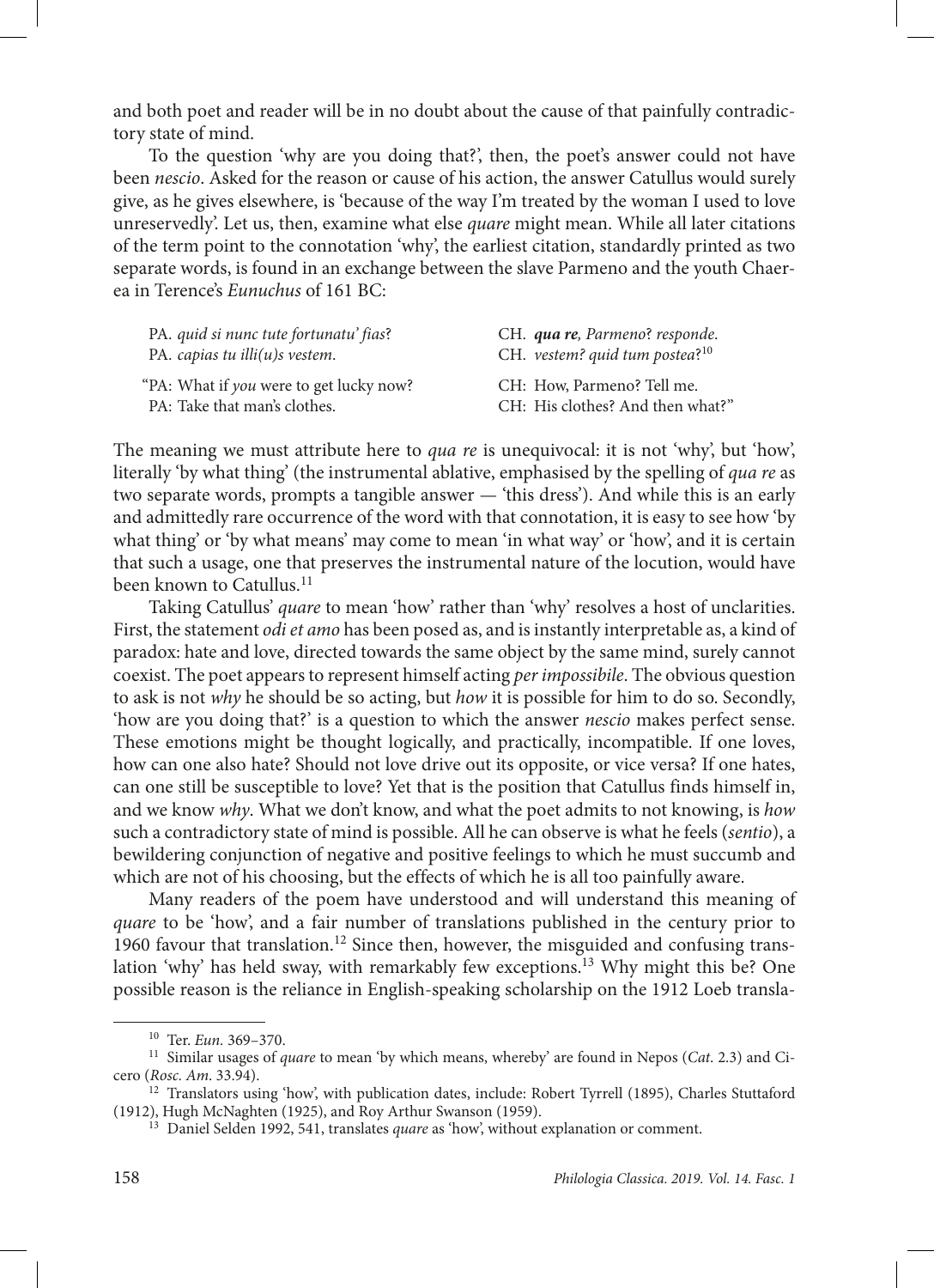tion originally edited by Cornish and revised by Goold. But another may be that learned readers have allowed themselves to be misled by the occurrence of *quare* meaning 'why' in another famous epigram, Martial 1.32.<sup>14</sup> Writing over a century after Catullus, Martial plays on the notion expressed in C. 85 with an elegiac distich of his own in which *quare* is used unmistakeably to connote 'why':

> *Non amo te Sabidi, nec possum dicere quare: Sed tantum hoc possum dicere: non amo te.*

"I don't like you, Sabidius, nor can I say why: All I can say is this: I don't like you."

For the witty later poet, the attitude here presented is not a question of passionate, unrequited love of the kind to which Catullus refers, but simply a matter of like or dislike. And in this case there is no question about the poet doing or feeling both things simultaneously: the issue is simply about disliking Sabidius. Martial does not, therefore, need to suppose that his reader's response might perhaps be to ask 'how'; no question need arise here about *how* he might dislike Sabidius, only the question of *why* he does so.15 In that case, Martial continues, he cannot say why; the implication, as in Catullus's case, is that this is a feeling that cannot be explained. However, this is far from the Catullan encapsulation of his tormented, paradoxical feelings, of the kind that might well elicit from a reader the question of how it might be possible.

The distich has added point and wit, however, if we recognise that Martial understood himself to be offering a deliberate misreading of Catullus's *quare* (or *qua re*), which he will have understood correctly to mean 'how'. If one imagines *quare* in inverted commas (*non possum dicere 'quare'*) Martial would be slyly indicating 'I cannot say '*quare*' in the way Catullus does'. That is, he is unable to use the word in the sense that his predecessor has used it, because he has no reason to ask 'how', only 'why'; whereas Catullus, who was able to employ the word in a sense no longer current in Martial's time, clearly did mean 'how'. In this way, Martial's *nec possum dicere quare*, 'nor can I say why', instead of providing a guide for the understanding of *quare* as 'why', does the opposite: it offers itself as a guarantor of the true meaning of Catullus' *quare* as 'how'. In the light of this analysis, therefore, I offer here one further translation:

> I hate and love; perhaps you ask how both of these I do. I don't know: I just feel it, and it's tearing me in two.

<sup>&</sup>lt;sup>14</sup> E. g. Lorenz (2007) begins his chapter on 'Catullus and Martial' by drawing the parallel, and cites scholarship that does so dating from 1876; he also notes that it was the model for the popular 'I do not love thee, Doctor Fell' (Howell 1980, 176–8). That version, attributed to the satirical writer Thomas Brown (1662–1704) continues 'The reason why I cannot tell'. The countless retellings of the certainly apocryphal but appealing tale of how Brown allegedly escaped expulsion at the hands of Dean Fell of Christ Church by thus translating the couplet at sight will have embedded the mistaken notion in the minds of many translators that *quare* in Catullus must similarly be taken to mean 'the reason why'.

<sup>&</sup>lt;sup>15</sup> Nothing is known of Sabidius, so the nature of Martial's actual relationship with him or the reason for his dislike can only be a matter of speculation. No such knowledge is required for the reader to appreciate the barbed humour of the epigram.